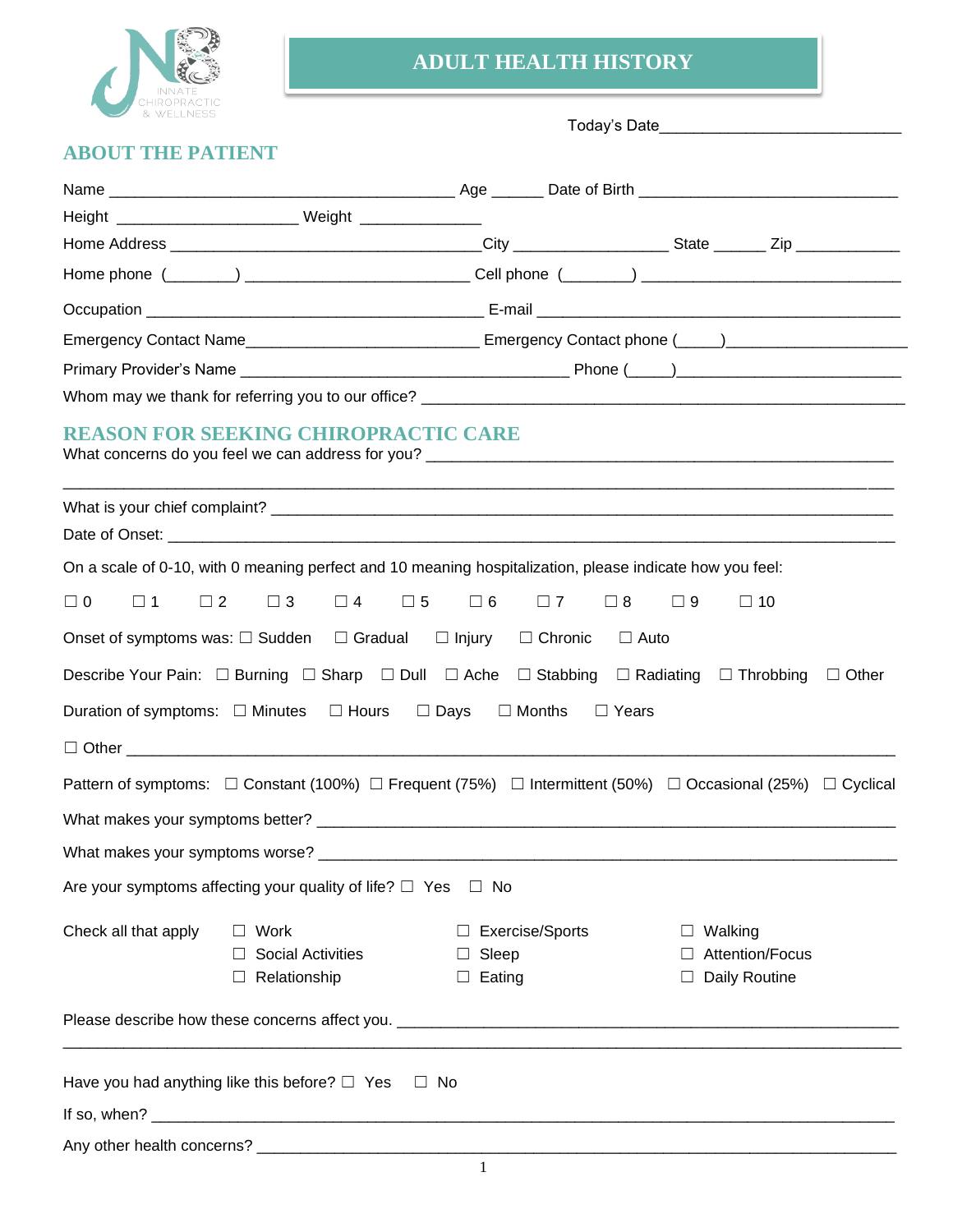#### **EXPECTATIONS OF CARE**

**The primary system in the body, which coordinates health, is the NERVOUS SYSTEM. The vertebrae (bones of the spinal column) surround and protect the delicate NERVOUS SYSTEM. A MISALIGNMENT in the SPINE and NERVOUS SYSTEM is a condition called a VERTEBRAL SUBLUXATION. A VERTEBRAL SUBLUXATION results in nerve malfunction, which results in less communication between the affected NERVES and the function of the BODY.**

**Vertebral Subluxations can have Physical, Emotional and Chemical causes and effects.** The information below will help us to see the types of **PHYSICAL, EMOTIONAL & CHEMICAL** stresses you have been subjected to, how they may relate to your present spinal, nerve, and health status and whether they may have caused **Vertebral Subluxations** to occur.

I would like to experience the following benefits from Chiropractic Care:

- Check all that apply  $\Box$  Symptomatic relief of pain or discomfort
	- $\Box$  Correction of the cause of the problem as well as relief of symptoms
	- $\Box$  Prevention of future problems
	- $\Box$  Healthier spine and nerve system
	- $\Box$  Optimal health on all levels
	- ☐ Nutritional Support/Lifestyle Counseling
	- $\Box$  OTHER

#### **CHEMICAL STRESS**

| Have you: |  |
|-----------|--|
|-----------|--|

#### **PHYSICAL STRESS**

| Are/Have you: |
|---------------|
|               |
|               |
|               |
|               |
|               |
|               |
|               |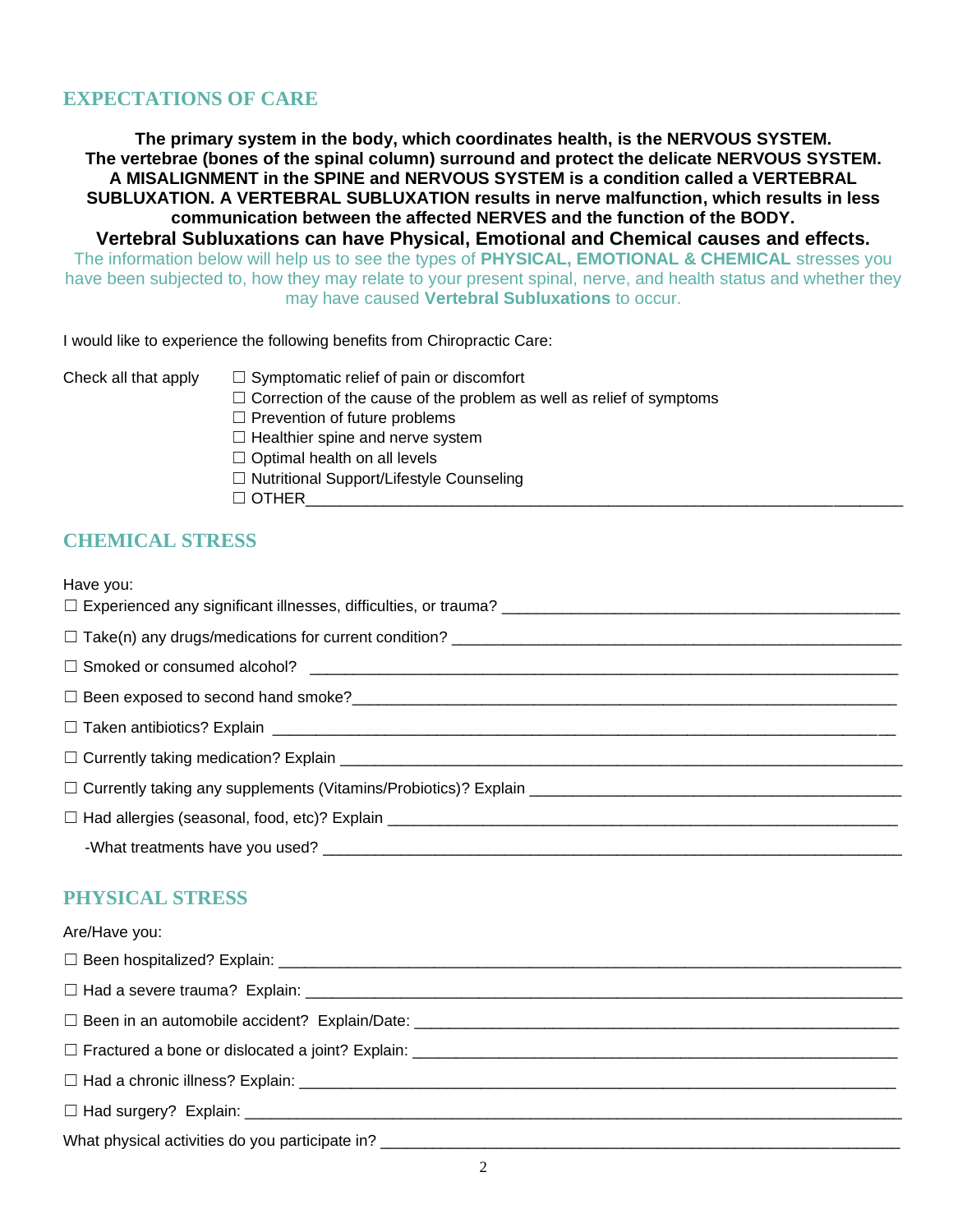### **EMOTIONAL STRESS**

It is difficult to separate the emotional stress in our life from the physical response that often occurs. Please indicate if you have ever or are currently experiencing any of the emotional stresses below:

| $\Box$ Employment                         | $\Box$ Loss of a loved one                                                                          | $\Box$ Divorce         | $\Box$ Relocation    |                  |
|-------------------------------------------|-----------------------------------------------------------------------------------------------------|------------------------|----------------------|------------------|
| $\Box$ Lifestyle change<br>$\Box$ Anxiety | $\Box$ Caretaker for loved one<br>$\Box$ Addiction                                                  | $\Box$ Loss of a pet   | $\Box$ New Baby      |                  |
|                                           |                                                                                                     |                        |                      |                  |
|                                           | <b>HEALTH CARE PRACTITIONER HISTORY</b>                                                             |                        |                      |                  |
|                                           | Have you ever received chiropractic care? □ Yes □ No Name of D.C. _________________________________ |                        |                      |                  |
|                                           |                                                                                                     |                        |                      |                  |
|                                           |                                                                                                     |                        |                      |                  |
|                                           |                                                                                                     |                        |                      |                  |
|                                           |                                                                                                     |                        |                      |                  |
|                                           |                                                                                                     |                        |                      |                  |
|                                           | Have you consulted or do you regularly consult any of the following providers?                      |                        |                      |                  |
|                                           |                                                                                                     |                        |                      |                  |
| Check all that apply                      | □ Medical Physician                                                                                 | $\Box$ Naturopath      | $\Box$ Acupuncturist | $\Box$ Homeopath |
|                                           | $\Box$ Massage Therapist                                                                            | $\Box$ Psychotherapist | $\Box$ Energy Healer | $\Box$ Other     |
|                                           |                                                                                                     |                        |                      |                  |
|                                           |                                                                                                     |                        |                      |                  |
|                                           |                                                                                                     |                        |                      |                  |
|                                           |                                                                                                     |                        |                      |                  |
|                                           |                                                                                                     |                        |                      |                  |